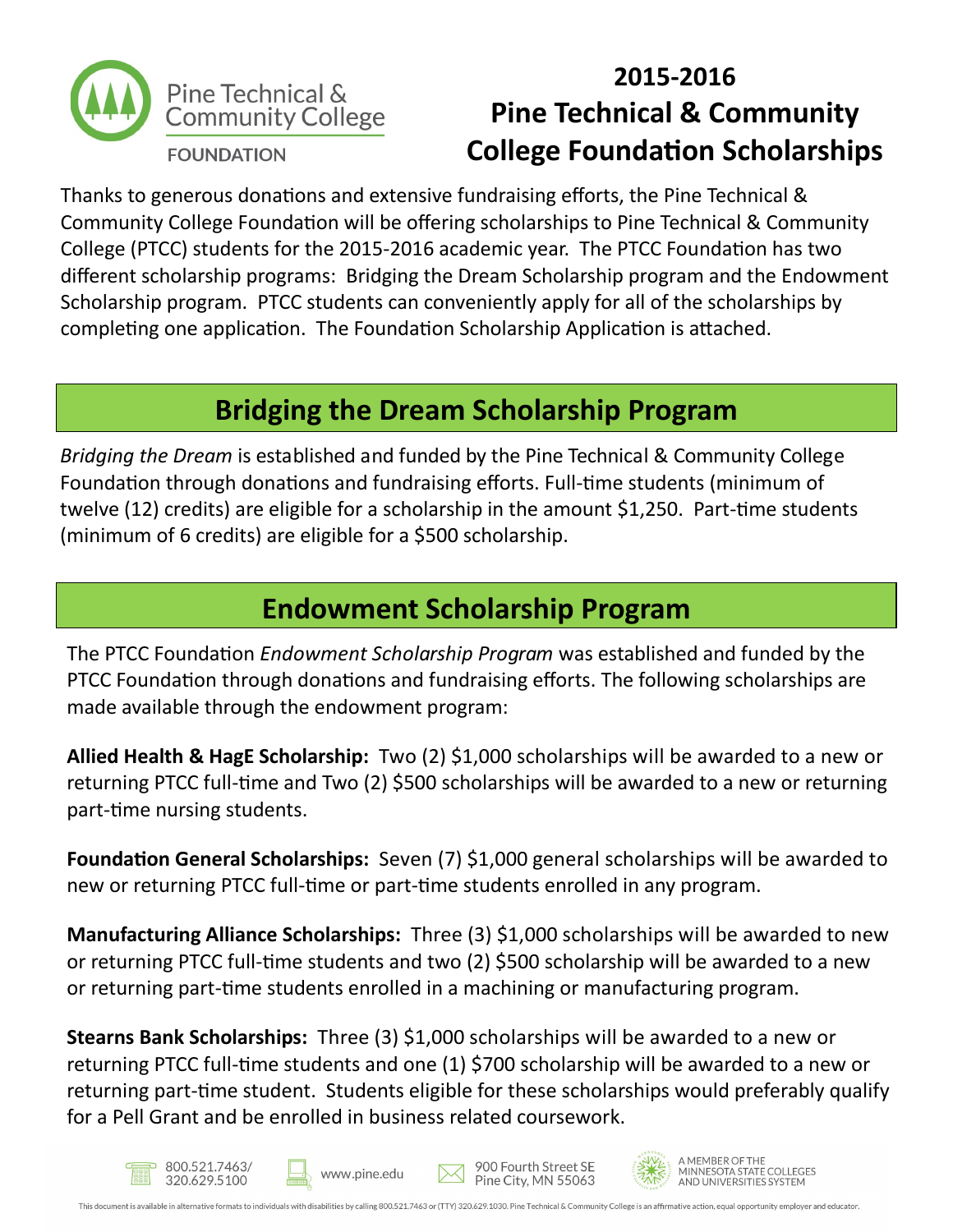#### **Scholarship Rules and Requirements**

- Eligible applicants must be a new or returning PTCC student with a declared PTCC major or PTCC partnership program.
- Applicants must complete the attached application form in its entirety, including all essay questions and references. Completed applications must be submitted by **July 7, 2015**. *No Exceptions.*
- To qualify as full-time, a student must be registered for at least 12 credits for Fall Semester at the time of distribution.
- To qualify as part-time, a student must be registered for at least 6 credits, but no more than 11 credits for Fall Semester at the time of distribution.
- Students who receive a scholarship will be asked to send a thank you letter to one of the Foundation's donors. A letter with instructions and the donors name will be mailed to the student. You must have thank you letters returned to the President's Office by August 28, 2015. Recipients are also expected to attend a donor recognition event in 2015. Information on this event will be mailed later in the year.
- Actual distribution of funds will be made through the PTCC Business Services office, upon approval of Foundation Board. If you have a balance due on your PTCC student account, the scholarship will be credited to your account. If not, refunds will be distributed on September 4, 2015.
- A student only needs to submit one Foundation Application. In an effort to assist the most students, scholarships will be limited to one per student.

### **Scholarship Helpful Hints and Tips**

- Take note of the July 7, 2015 deadline and allow adequate time to complete the PTCC Foundation Scholarship Application.
- Contact your references early to provide them with enough time to complete their section.
- Read the essay questions multiple times and take the time to organize your thoughts and ideas before you start writing.
- Be original. Write your essay with sincerity and from the heart.
- Give concrete examples when answering essay questions.
- Be sure to double check your essays for typos, correct grammar and punctuation.
- Re-read your essays to make sure that you are addressing all aspects of the essay question.
- *Have someone with strong writing and editing skills proofread your application prior to submission*.









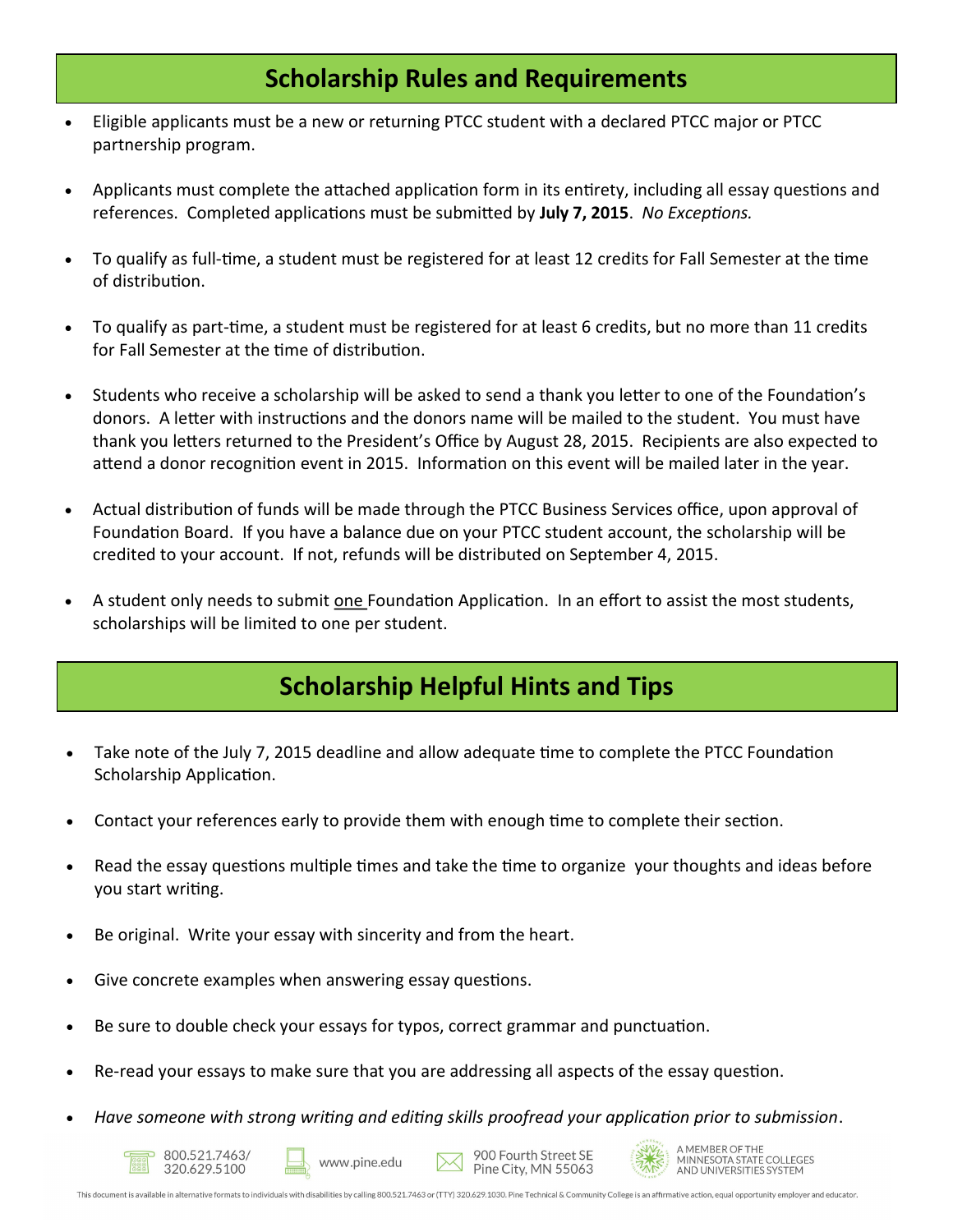### **2015-2016**



### **Pine Technical Community College Foundation**

- The same application will be used for both Bridging the Dream and Endowment Scholarships. Applicants should only submit one (1) application.
- Remember to include two (2) references with your application. Use forms provided.
- Deadline to submit this application is *July 7, 2015*. No exceptions.
- Please complete the information and *turn completed applications into the Student Affairs office*  or fax to 320-629-5101.

#### **Student Information**

#### **We will use this information to contact you—be sure it is correct.**

| Last Name<br>First Name                    |  |  |  | Student ID (Leave Blank if Unknown) |       |
|--------------------------------------------|--|--|--|-------------------------------------|-------|
| Address (this will be used to contact you) |  |  |  | Program Major                       |       |
|                                            |  |  |  |                                     | Email |

#### **Essay Questions**

Please answer the questions below in a separate, typed document and attach to this scholarship application before submitting. Include your name at the top of the typed page.

- 1) What degree / program of study are you pursuing at Pine Technical & Community College and how does your PTCC degree fit into intermediate and long-term goals?
- 2) In your opinion, what is the importance of your degree / program of study in today's society?
- 3) What are some challenges to attending college and what are you doing to overcome these to attain your goals?
- 4) BTD and Endowment scholarships wouldn't be available if not for the generous donation of time and money from individuals and businesses. Please explain what you have done, or plan to do, to make your community a better place to live. Give examples of specific projects.

I do do not authorize PTCC to release information announcing my scholarship for publicity purposes.

I certify that the information provided in this application is correct to the best of my knowledge, and I will abide by the conditions set forth previously upon acceptance of this scholarship.

| <b>Student Signature</b>      |              |                                             | Date                                                                        |
|-------------------------------|--------------|---------------------------------------------|-----------------------------------------------------------------------------|
| 800.521.7463/<br>320.629.5100 | www.pine.edu | 900 Fourth Street SE<br>Pine City, MN 55063 | 業<br>A MEMBER OF THE<br>MINNESOTA STATE COLLEGES<br>AND UNIVERSITIES SYSTEM |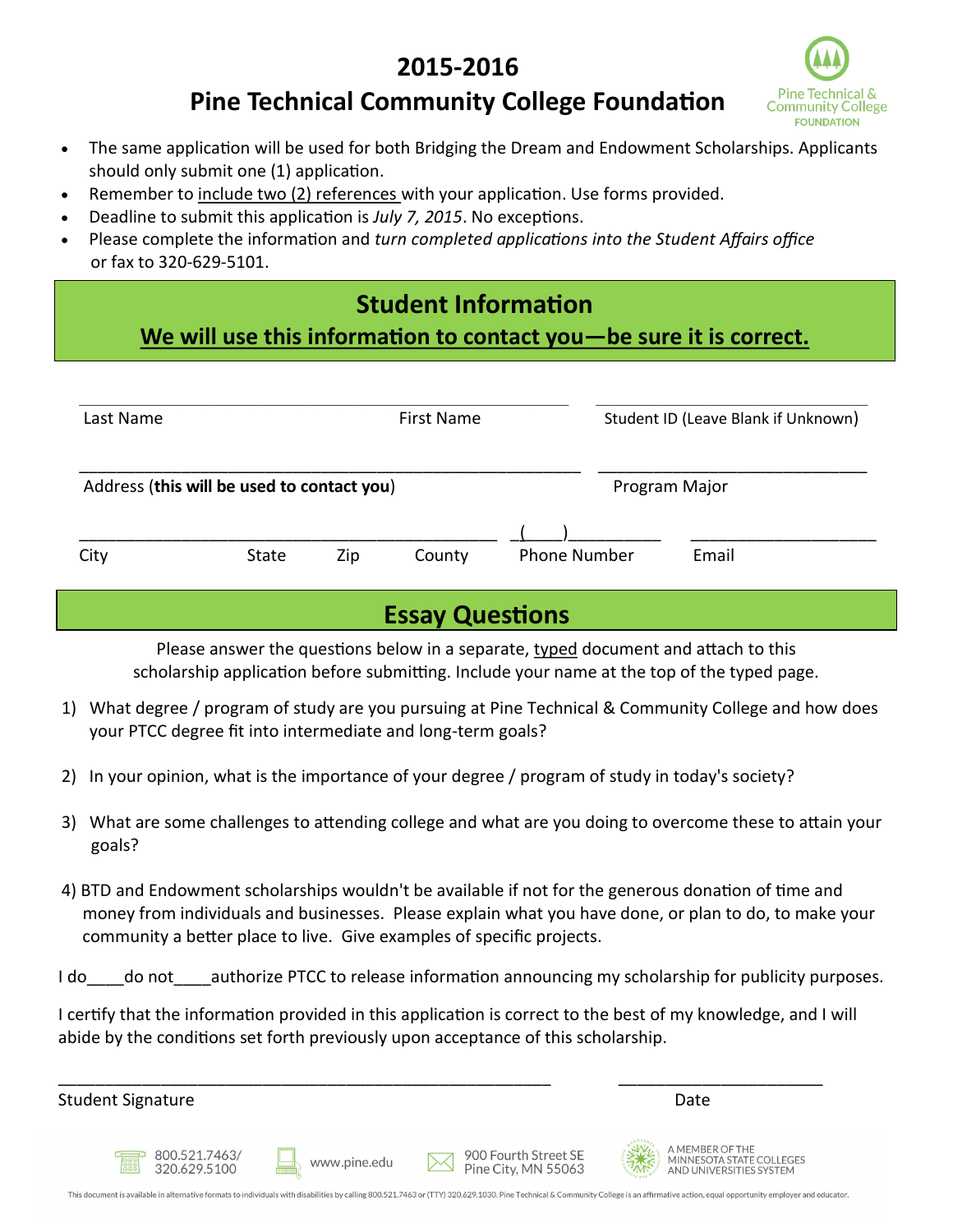# **Pine Technical & Communicy College Foundation Scholarship**

| What is your relationship to the applicant?<br>_____ Academic ______Personal ________ Employer _______ Other (specify)<br>I know this applicant:<br>Extremely Well Cary Well Moderately Well Mot Well at All                                                                                                                                                                            |  |
|-----------------------------------------------------------------------------------------------------------------------------------------------------------------------------------------------------------------------------------------------------------------------------------------------------------------------------------------------------------------------------------------|--|
|                                                                                                                                                                                                                                                                                                                                                                                         |  |
|                                                                                                                                                                                                                                                                                                                                                                                         |  |
|                                                                                                                                                                                                                                                                                                                                                                                         |  |
|                                                                                                                                                                                                                                                                                                                                                                                         |  |
|                                                                                                                                                                                                                                                                                                                                                                                         |  |
| Do you believe this applicant has the ability and determination to complete his/her<br>educational objectives?                                                                                                                                                                                                                                                                          |  |
| _____Yes _______No _______Unknown                                                                                                                                                                                                                                                                                                                                                       |  |
| Describe why you recommend this student for scholarship assistance. Illustrate the qualities<br>and characteristics that set this applicant apart from others. For example, you may wish to<br>describe accomplishments and/or hardships of the student.                                                                                                                                |  |
|                                                                                                                                                                                                                                                                                                                                                                                         |  |
|                                                                                                                                                                                                                                                                                                                                                                                         |  |
|                                                                                                                                                                                                                                                                                                                                                                                         |  |
|                                                                                                                                                                                                                                                                                                                                                                                         |  |
|                                                                                                                                                                                                                                                                                                                                                                                         |  |
|                                                                                                                                                                                                                                                                                                                                                                                         |  |
|                                                                                                                                                                                                                                                                                                                                                                                         |  |
|                                                                                                                                                                                                                                                                                                                                                                                         |  |
|                                                                                                                                                                                                                                                                                                                                                                                         |  |
| I certify that the information provided in this reference is correct to the best of my knowledge.                                                                                                                                                                                                                                                                                       |  |
| Name (please print)<br>Address (please print)                                                                                                                                                                                                                                                                                                                                           |  |
| Signature<br>Date                                                                                                                                                                                                                                                                                                                                                                       |  |
| A MEMBER OF THE<br>900 Fourth Street SE<br>800.521.7463/<br>MINNESOTA STATE COLLEGES<br>www.pine.edu<br>Pine City, MN 55063<br>AND UNIVERSITIES SYSTEM<br>This document is available in alternative formats to individuals with disabilities by calling 800.521.7463 or (TTY) 320.629.1030. Pine Technical & Community College is an affirmative action, equal opportunity employer and |  |